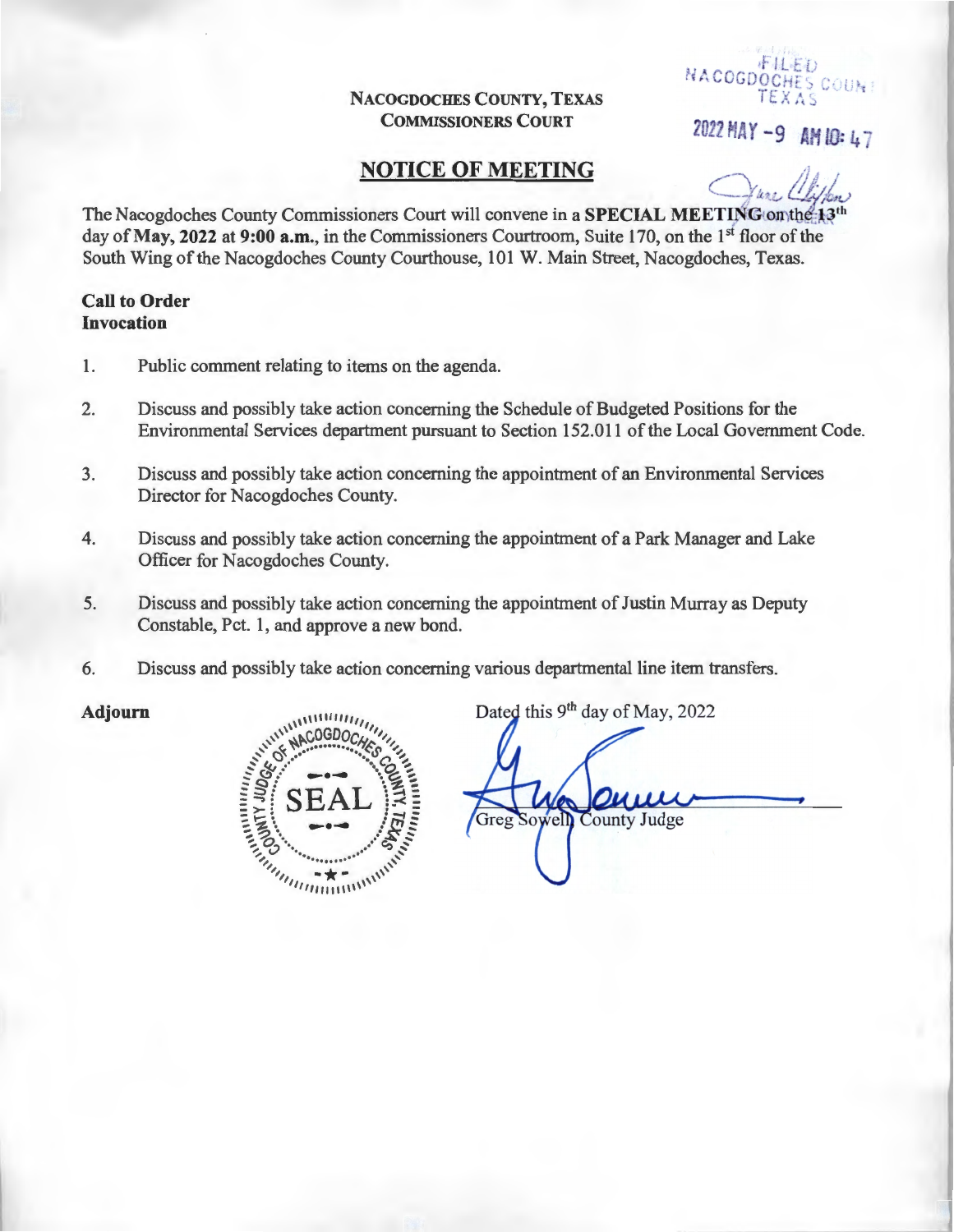

## **MAY 13,2022**

The Nacogdoches County Commissioners Court met in a **SPECIAL MEETING** on the **13th** day of May, 2022 at 9:00 a.m., in the Commissioners Courtroom, Suite 170, on the 1<sup>st</sup> floor of the South Wing of the Nacogdoches County Courthouse, 101 W. Main Street, Nacogdoches, Texas.

MEMBERS PRESENT: Greg Sowell, County Judge Jerry Don Williamson, Commissioner Pet. 1 Robin Dawley, Commissioner Pet. 3 Mark Harkness, Commissioner Pet. 4

MEMBERS ABSENT: Sandy McCorvey, Commissioner Pet. 2

\*\* \*\*\*\*\*\*\*\*\*\*\*\*\*\*\*\*\*\*\*\*\*\*\*\*\*\*\*\*\*\*\*\*\* \*\*\*\*\*\* \*\*\*\*\*\*\*\*\*\*\*\*\*\*\*\*\*\*\*\*\*\*\*\*\*\*\*\*

Meeting was called to order by Judge Greg Sowell at 9:00 A.M. and the following actions were taken:

Invocation was led by Commissioner Robin Dawley.

- 1. Public comment relating to items on the agenda. There were none.
- 2. Discuss and possibly take action concerning the Schedule of Budgeted Positions for the Environmental Services department pursuant to Section 152.011 of the Local Government Code. Laurie Brown, Director of Human Resources, addressed the Court. Motion was made by Commissioner Jerry Don Williamson and seconded by Commissioner Robin Dawley to approve the Schedule of Budgeted Positions for the Environmental Services department pursuant to Section 152.011 of the Local Government Code. Motion carried unanimously. A copy of the schedule is attached.
- 1. Discuss and possibly take action concerning the appointment of an Environmental Services Director for Nacogdoches County. Motion was made by County Judge Greg Sowell and seconded by Commissioner Mark Harkness to appoint Matthew Franclemont as Environmental Services Director for Nacogdoches County. Motion carried unanimously. Matthew Franclemont was not present at the meeting due to being out making inspections.
- 4. Discuss and possibly take action concerning the appointment of a Park Manager and Lake Officer for Nacogdoches County. Motion was made by Commissioner Jerry Don Williamson and seconded by Commissioner Robin Dawley to appoint Chad Patrick to the position of Park Manager and Lake Officer for Nacogdoches County. Motion carried unanimously.
- 2. Discuss and possibly take action concerning the appointment of Justin Murray as Deputy Constable, Pet. 1, and approve a new bond. Motion was made by County Judge Greg Sowell and seconded by Jerry Don Williamson to appoint Justin Murray as Deputy Constable, Pet. 1, and approve a new bond. Motion carried unanimously. A copy of the bond is attached.